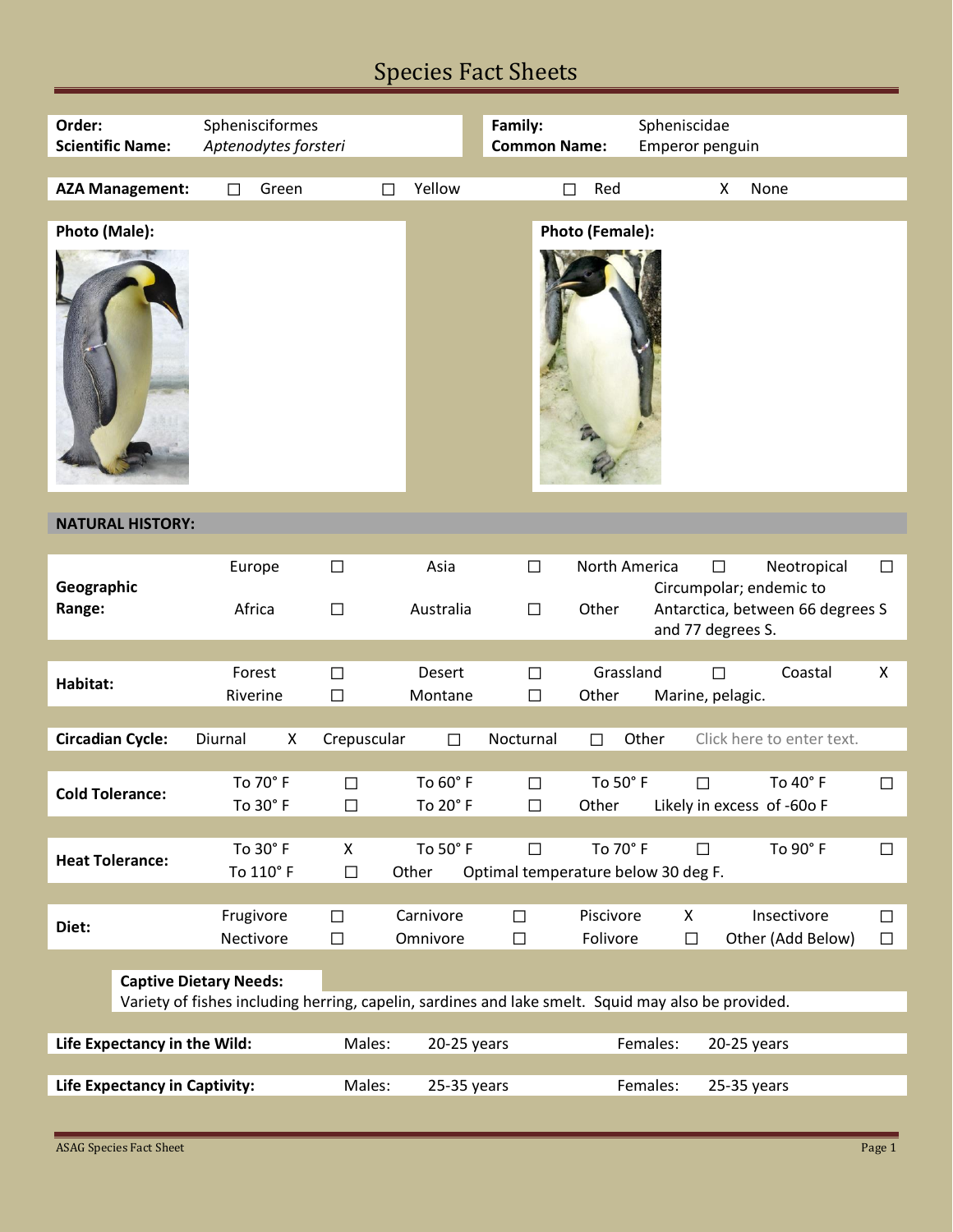# Species Fact Sheets

### **BREEDING INFORMATION:**

| <b>Age at Sexual Maturity:</b>                                                              | Males:<br>5 years                                                                                                                                                                                                                                                                           | Females:                                                                                                                                                                                                                                                                                                                                                                                                                                                                                                                                                                                                                                                                                                                                                                                                                           | 6 years                         |  |  |  |  |  |
|---------------------------------------------------------------------------------------------|---------------------------------------------------------------------------------------------------------------------------------------------------------------------------------------------------------------------------------------------------------------------------------------------|------------------------------------------------------------------------------------------------------------------------------------------------------------------------------------------------------------------------------------------------------------------------------------------------------------------------------------------------------------------------------------------------------------------------------------------------------------------------------------------------------------------------------------------------------------------------------------------------------------------------------------------------------------------------------------------------------------------------------------------------------------------------------------------------------------------------------------|---------------------------------|--|--|--|--|--|
| <b>Courtship Displays:</b>                                                                  |                                                                                                                                                                                                                                                                                             | Emperor penguins use visual and vocal courtship displays. They exhibit ecstatic,<br>"face to face" and "waddling gait" displays. In the ecstatic display, males stop, let<br>their heads fall, take a breath and then vocalize. Receptive females will respond<br>with a similar ecstatic display. This may be followed by "face to face" where birds<br>continue to raise their heads and bill point toward the sky, then slower lower their<br>heads to level. Birds will also arch their heads to the side exposing the auricular<br>patch. "Trios", where two females compete for the attention of a single male, may<br>develop. Females will follow the male with a "waddling gait" once the pair has<br>formed. Emperor penguins do not engage in mutual preening. Emperor penguin<br>vocalizations are sexually dimorphic. |                                 |  |  |  |  |  |
|                                                                                             |                                                                                                                                                                                                                                                                                             |                                                                                                                                                                                                                                                                                                                                                                                                                                                                                                                                                                                                                                                                                                                                                                                                                                    |                                 |  |  |  |  |  |
| <b>Nest Site Description:</b>                                                               | after hatching.                                                                                                                                                                                                                                                                             | Emperor penguins do not build nests. Females will pick the egg up immediately<br>after laying and carry the egg on her feet for up to 1 day until she transfers the egg<br>to the male. The male will then support and incubate the egg on top of the feet<br>and within the brood patch until hatching. Chicks are carried on top of the feet                                                                                                                                                                                                                                                                                                                                                                                                                                                                                     |                                 |  |  |  |  |  |
|                                                                                             |                                                                                                                                                                                                                                                                                             |                                                                                                                                                                                                                                                                                                                                                                                                                                                                                                                                                                                                                                                                                                                                                                                                                                    |                                 |  |  |  |  |  |
| <b>Clutch Size, Egg Description:</b><br>Single egg clutch; large, white, thick-shelled egg. |                                                                                                                                                                                                                                                                                             |                                                                                                                                                                                                                                                                                                                                                                                                                                                                                                                                                                                                                                                                                                                                                                                                                                    |                                 |  |  |  |  |  |
|                                                                                             |                                                                                                                                                                                                                                                                                             |                                                                                                                                                                                                                                                                                                                                                                                                                                                                                                                                                                                                                                                                                                                                                                                                                                    |                                 |  |  |  |  |  |
| <b>Incubation Period:</b>                                                                   | 62-65 days                                                                                                                                                                                                                                                                                  | <b>Fledgling Period:</b>                                                                                                                                                                                                                                                                                                                                                                                                                                                                                                                                                                                                                                                                                                                                                                                                           | 5 months post hatch             |  |  |  |  |  |
| <b>Parental Care:</b>                                                                       | adequately provision the chick.                                                                                                                                                                                                                                                             | Males only incubate the single egg during the Antarctic winter while females return to sea to<br>forage. Females return at the time of chick hatching in order to relieve the male and feed<br>the chick. Males are able to feed chicks for a short time with a throat secretion or "crop<br>milk" if the female is late. Both parents care for the chick until fledging. Chicks will form<br>crèches at the time when both parents must leave the colony to forage in order to                                                                                                                                                                                                                                                                                                                                                    |                                 |  |  |  |  |  |
|                                                                                             |                                                                                                                                                                                                                                                                                             |                                                                                                                                                                                                                                                                                                                                                                                                                                                                                                                                                                                                                                                                                                                                                                                                                                    |                                 |  |  |  |  |  |
| <b>Chick Development:</b>                                                                   | Chicks hatch with a short, silvery down and black mask.                                                                                                                                                                                                                                     |                                                                                                                                                                                                                                                                                                                                                                                                                                                                                                                                                                                                                                                                                                                                                                                                                                    |                                 |  |  |  |  |  |
| <b>CAPTIVE HABITAT INFORMATION:</b>                                                         |                                                                                                                                                                                                                                                                                             |                                                                                                                                                                                                                                                                                                                                                                                                                                                                                                                                                                                                                                                                                                                                                                                                                                    |                                 |  |  |  |  |  |
| <b>Social Structure in the Wild:</b>                                                        | Colonial.                                                                                                                                                                                                                                                                                   |                                                                                                                                                                                                                                                                                                                                                                                                                                                                                                                                                                                                                                                                                                                                                                                                                                    |                                 |  |  |  |  |  |
| <b>Social Structure in Captivity:</b>                                                       | Colonial                                                                                                                                                                                                                                                                                    |                                                                                                                                                                                                                                                                                                                                                                                                                                                                                                                                                                                                                                                                                                                                                                                                                                    |                                 |  |  |  |  |  |
|                                                                                             |                                                                                                                                                                                                                                                                                             |                                                                                                                                                                                                                                                                                                                                                                                                                                                                                                                                                                                                                                                                                                                                                                                                                                    |                                 |  |  |  |  |  |
| <b>Minimum Group Size:</b>                                                                  | The AZA Penguin Animal Care Manual<br>(submitted for publication, AZA, 2014) has<br>set a minimum group size of 10 birds.<br>Emperors may benefit from a larger group<br>size for maximum reproductive potential.<br>In the wild, emperor penguin sex ratios<br>are skewed towards females. | Maximum<br>Group<br>Size:                                                                                                                                                                                                                                                                                                                                                                                                                                                                                                                                                                                                                                                                                                                                                                                                          | Limited by space, not behavior. |  |  |  |  |  |

Г